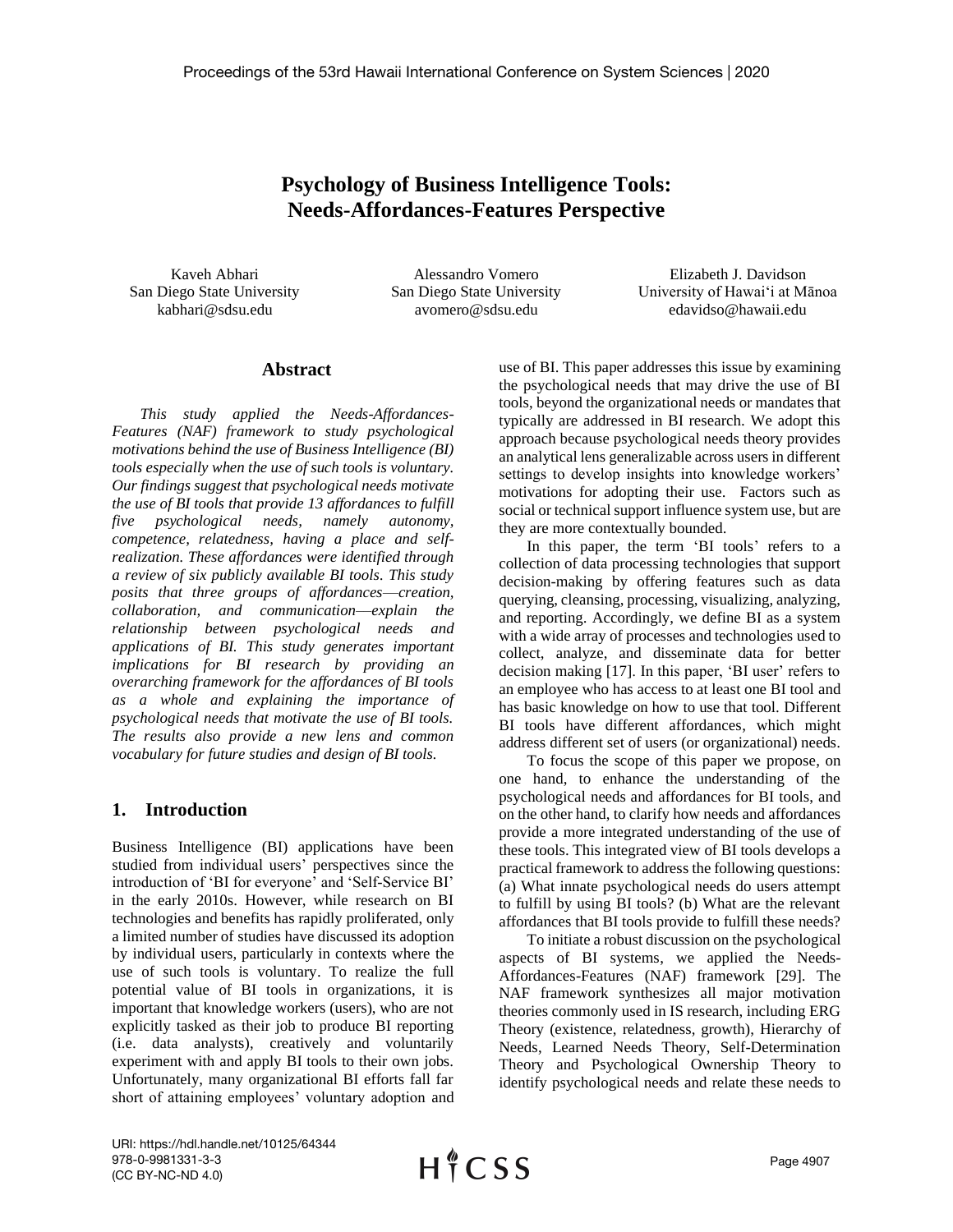technology affordances [29]. We use the NAF framework to explain how fundamental psychological needs justify the use of BI tools and identify certain affordances of BI that satisfy such needs. While existing research focuses on situational, procedural or existential reasons such as completing a task or improving performances, we focused on psychological needs such as autonomy, relatedness, and competence to explain the underlying mechanism behind users' personal motivations to use BI tools. We believe this approach not only helps explains the underutilization of BI systems but also informs designers' and managers efforts to improve BI operations and technologies.

The power of needs-based theories resides in the fact that they can help explain why employees use certain BI features or demand certain affordances, especially when there is no operational requirement (e.g. reporting mandate). This approach to BI research is increasingly important since the introduction of selfservice BI systems as these systems promote the voluntary use of BI tools across organizations. We posit that the NAF framework, to a great extent, can explain the affordances of BI tools pertaining to the fulfillment of users' psychological needs beyond organizational or procedural mandates.

To achieve these goals, we first discuss psychological needs based on the NAF framework; then, we analyze the features of six available BI tools and map their features and affordances following this literature. In this way, we identified 13 affordances in three groups––*creation*, *collaboration*, and *communication*––and discuss how these affordances satisfy five psychological needs, namely *autonomy*, *competenc*e, *relatedness*, *having a place*, and *selfrealization*. We conclude with five propositions that offer a theoretically grounded mechanism to identify relevant psychological needs pertinent to BI features, the key affordances of BI tools, and the association between the identified needs and BI affordances.

This paper contributes a systematic approach to identifying key psychological needs and affordances of BI tools driving the use of these tools, especially in the absence of organizational or procedural mandates. Our propositions help build foundations for further research on BI adoption and implementation strategies. From a practical perspective, this paper can aid in the design of new BI tools and features to better fulfill organizational needs through understanding BI users' psychological needs. This also promises to assist BI developers in enhancing the affordances of BI tools to further encourage voluntary use of BI applications.

## **2. Background**

Business Intelligencer, or BI, is the ability of an organization or business to reason, plan, predict, solve

problems, think abstractly, comprehend, innovate and learn in ways that increase organizational knowledge, inform decision processes, enable effective actions, and help to establish and achieve business goals [8]. BI is often used as an umbrella term for large-scale decision support systems (DSSs) in organizations. Surveys by industry analysts and vendors consistently find that BI development and deployment is one of the highest priorities for CIOs [2]. However, it is crucial to make a distinction between the different roles of BI within a company. Arnott et al. define the uses of BI by dividing them into different business roles: *operational*, *professional* and *strategic* [2]. In this study, we focus on the *professional* role to be able to discuss BI concepts from need-based theories and generalize the findings to different contexts with different operational needs and strategic goals.

*Professional* use of BI is typically viewed as a knowledge creation capability to generate organizational value. Professional users look for BI tools to support their daily activities and to enhance their decision-making process. In this sense BI-related needs are mainly individual needs ––for example, related to responsibilities within a functional unit––to enhance individuals' own performance outcomes. This is in contrast with *operational* and *strategic* views of BI, which are focused on procedural and strategic needs of the organization, respectively [2]. Assuming users can associate BI with potentially addressing their professional needs, they are willing to find new ways or knowledge to make better decisions in order to fulfill these needs more effectively and efficiently.

From this perspective, BI resources (or inputs) are information, and outputs are data-driven decisions. BI success depends on the quality and timing of these decisions, related but not limited to managerial functions such as planning, controlling, organizing, and directing. In particular, BI can enable or enhance the first phase of the decision-making process which includes *intelligence*, *design*, *choice*, and *implementation* [13]. We focus on the intelligence phase, in which reality is analyzed in order to infer intelligence requirements. Intelligence can be gathered, processed, and disseminated individually or collectively. Hence, our focus in this paper is on understanding the psychological needs driving actions within the *intelligence* phase for *professional* use of BI tools, especially without procedural obligations or organizational mandates.

## **2.1. Professional BI Needs**

The NAF framework helps us to define what a professional 'need' is and how the concept of needs could be translated into an information-oriented environment. In this paper, a professional need can be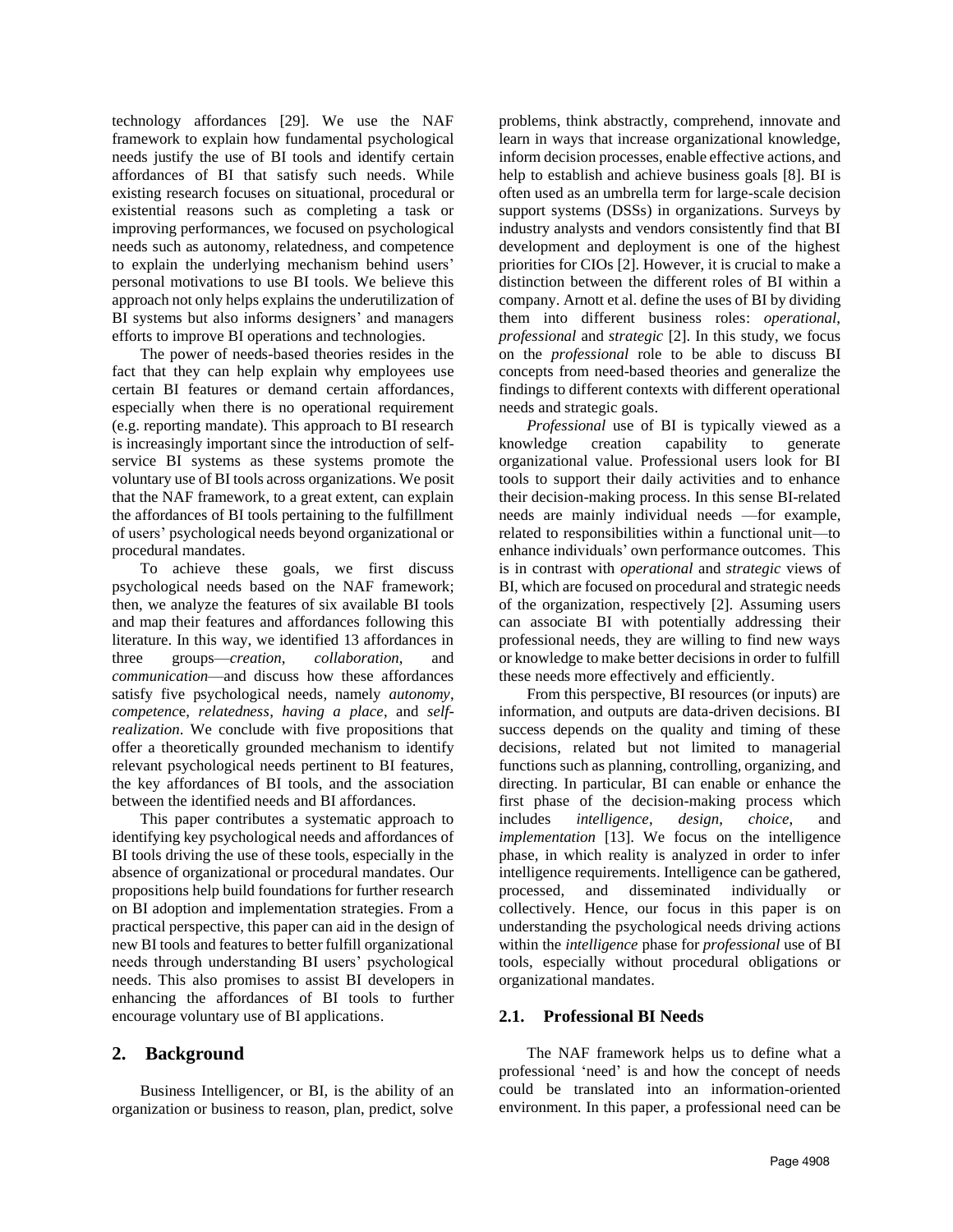defined as a learning or performance gap between the current and the desired state [33]. Therefore, in an information-oriented environment, a professional need can become an information need which is defined as the gap between the current information or knowledge available and the information required to make certain decisions in order to perform a task, solve a problem or achieve a goal [4]. In this realm, "needs assessment" can be defined as a process aimed at overcoming the gap between these two states [33]. The purpose of this assessment is mainly about making better decisions and providing support to justify those decisions in order to enhance professional outcomes.

By contextualizing this logic for individual decision-makers––*professionals––*we posit that BI users are willing to utilize BI tools to narrow the information or knowledge gap in order to improve their decision-making process and its outcomes. We identify three ways BI users try to improve this process or its outcomes: *knowledge creation* in support of a decision (including gaining insight into the decision context), *improving the decision in collaboration* with other users, and *communicating the decision*. However, previous studies have demonstrated that these actions vary, even in the same business context where we might expect consistency [2]. If we assume that professional needs are typically characteristic of a specific decision context, the dissimilarities in BI tool usage must stem from individual psychological needs. Therefore, we need to identify individual needs to fully understand, explain, and assess the differences in BI usage.

## **2.2. Psychological BI Needs**

In psychology, individual needs are described as essential nutriments for individual growth as they give purpose and direction to behavior and motivate action toward a goal. Individuals tend to pursue those needs in order to fulfill their own potential and reach well-being [11]. The organizational psychology literature also suggests that individuals are motivated to take actions that are more likely to satisfy their psychological needs [8]. Previous studies used various theories such as Self-Determination, Theory of Need, ERG Theory, and Goal Contents Theory to explain the relationship between employees' psychological needs and their actions [28, 55, 56]. The NAF framework suggests a combination of self-determination and psychological ownership theories. For this study, we consider five psychological needs identified in the NAF framework based on an extended model of self-determination theory: autonomy, competence, relatedness, having a place and self-realization [9, 29].

**2.2.1. Autonomy.** Autonomy is the capacity to make an informed, uncoerced decision. Deci and Ryan defined autonomy as "an individual's innate psychological need to be a causal agent of one's own life and act in harmony with one's integrated self". To act consistently, an individual should act via a free volitional choice [8]. Decision support systems are known to bring some sense of autonomy among employees. Thus autonomy refers to a level of discretion granted to an employee in decision-making processes which can include decisions about the use of specific tools or features, data analysis procedures or assessment of results implications [9]. Knowledge created or shared by BI tools is the first and most important component of the decision-making process which leads to enhancing autonomy [12].

**2.2.2. Competence.** Competence is an innate psychological need that expresses the will to be effective in dealing with the environment in which one finds oneself [10]. Competence also refers to personally being capable of having an impact on the surrounding environment and of achieving valued outcomes [8]. The literature consistently reports that the individual employee's competencies such as curiosity and selfdirection are one of the major reasons for organizational effectiveness [40, 46]. In the last decade, BI researchers and practitioners have focused on developing tools and techniques for business analysts to develop or support competencies such as data-driven decision-making, critical analysis, problem-solving and collaboration.

**2.2.3. Relatedness.** Relatedness is defined as "to love and care and to be loved and cared" [11]. Relatedness is the psychological need to interact, to be connected, and experience caring for others. In a business environment, relatedness as a need refers to the collaboration, sense of belonging, and support within and among teams [3]. BI tools can improve the overall connectivity of the enterprise and consequently empower its users to effortlessly connect and effectively interact. The integration of BI and other networking tools has been also taken by business decision-makers as an effective means to enhance employee connectedness [14].

**2.2.4. Having a place.** Having a place refers to an individual need to have a safe and recognized place to claim an identity or influence. Having a place in an organization can be directly related to how BI users tend to create their own environment to work and produce insights, like data sandboxes for analysis, reports for knowledge sharing and BI use profiles for reputation building [50].

**2.2.5. Self-realization.** Self-realization refers to a desire to self-present and self-differentiate, and it has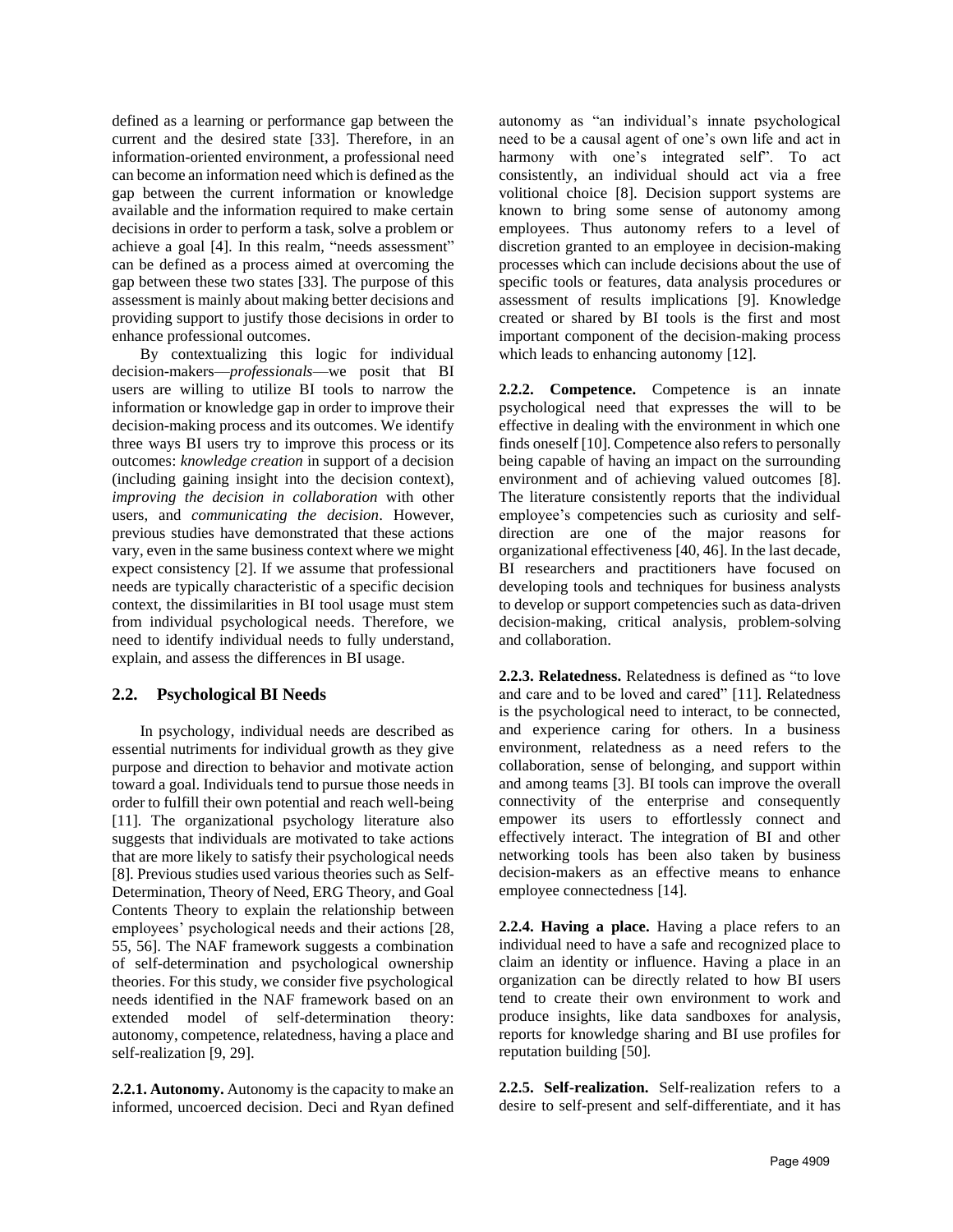three dimensions: 'coming to know the self', 'expressing self-identity' and 'maintaining continuity of self-identity' [45]. By satisfying this need, employees are able to fully or partially exploit their sense of mastery over the environment [19]. BI tools provide their users the ability to identify themselves by recognizing, confronting, and solving problems, thereby reaching a higher state of self-realization. In this study, we focus on self-realization needs.

## **3. BI Affordances and Features**

The concept of affordances is relatively recent and has different connotations depending on the field of interest. Generally speaking, affordances can be defined as "action possibilities afforded by technology to users, or affordances are what a user can potentially do through using the technology" [28]. Since affordances are actions permitted by features [16], affordances can be used as an intermediary concept between needs and BI features [29]. According to the NAF framework, a set of psychological needs might be fulfilled by a set or a single affordance, which in turn might use a single feature or a set of features not be directly related to the specific needs. Thus, we suggest there are benefits in theorizing the relationships between needs and affordances rather than needs and features of BI tools, as has been done in previous studies. We focus on designed affordance that BI tool designers anticipate users will take advantage of.

To identify affordances and features, we reviewed BI literature and examined six BI tools: QlikView, Palo BI, JasperSoft, Tableau (Public), Knowage (SpagoBI) and Pentaho. These tools share common features such as data connection and integration, data visualization, basic analysis, reporting, and dashboard creation. To identify common features of these BI tools, we focused on open-source or publicly available tools because of their popularity and accessibility [6]. Table 1 provides the list of tools and their common features reviewed for this study, as suggested by Brandão et al. [6]. While the list of features is not exhaustive, it provides an overview of commonly used features cited by users.

To generate a comprehensive set of BI tool *affordances* from these features, we synthesized the affordances examined by prior research and affordances emerging from the review of features (Table 1). First, we started with a comprehensive review of prior literature that had identified affordances of various decision support and knowledge management systems. We then synthesized and integrated the identified affordances to generate an initial list of distinct, BI tool affordances. As a result, we identified 13 affordances driven by these features: Reporting, Browsing, Self-Promotion, Sharing, Cooperation, Knowledge Management, Group

Management, Interactivity, Discovery, Detection, Prediction, Prescription, and Monitoring.

| <b>TOOL</b>                               |                     | <b>FEATURES</b>                                                         |  |  |  |  |
|-------------------------------------------|---------------------|-------------------------------------------------------------------------|--|--|--|--|
| <b>QlikView</b>                           | п                   | Multi-source data integration                                           |  |  |  |  |
| End-to-end data                           | п                   | In-memory data processing                                               |  |  |  |  |
| management,                               | ٠                   | Live data extraction                                                    |  |  |  |  |
| reporting and                             | п                   | <b>Visuals</b>                                                          |  |  |  |  |
| analytics platform                        | ٠                   | Dashboards                                                              |  |  |  |  |
| Palo BI                                   | П                   | Automate data-role identification                                       |  |  |  |  |
| Multiple users and                        | п                   | Excel add-in<br>Edit data structure                                     |  |  |  |  |
| multidimensional in-                      | ٠                   | Create an online account                                                |  |  |  |  |
| memory OLAP, with<br>online worksheet     | п                   | Create online visuals                                                   |  |  |  |  |
| server                                    | п                   | Share created content                                                   |  |  |  |  |
|                                           | п                   | Visualize other jobs                                                    |  |  |  |  |
|                                           | Ξ                   | Download others' jobs                                                   |  |  |  |  |
| <b>JasperSoft</b>                         | п                   | Create reports, visuals, tables,                                        |  |  |  |  |
| Reporting,                                |                     | dashboards (D)                                                          |  |  |  |  |
| dashboards, analysis,                     | п                   | Data integration (D)                                                    |  |  |  |  |
| and data integration                      | ٠<br>٠              | High-quality printing (SR)<br>Publish jobs online (SRS)                 |  |  |  |  |
| services for both<br>stand-alone and      | ■                   | Comment on others' jobs (SRS)                                           |  |  |  |  |
| embedded BI with                          | ■                   | React to others' jobs (SRS)                                             |  |  |  |  |
| five modules:                             | ■                   | Share jobs (SRS)                                                        |  |  |  |  |
| Designer (D), Soft                        | ٠                   | Download others' jobs (SRS)                                             |  |  |  |  |
| Reports (SR), Soft                        | ٠                   | Access control (SRS)                                                    |  |  |  |  |
| <b>Reports Server</b>                     | п                   | Data query, slice, and dice, pivot,                                     |  |  |  |  |
| $(SRS)$ , OLAP $(O)$                      |                     | filter, summarize (O)                                                   |  |  |  |  |
| and ETL (E)                               | п                   | Data mart/warehouse creation and                                        |  |  |  |  |
|                                           |                     | management (E)                                                          |  |  |  |  |
| <b>Tableau</b> (Public)                   | ٠                   | Online data analytics                                                   |  |  |  |  |
| Interactive data                          | п                   | Data analysis, slice and dice, filter,<br>and summarize                 |  |  |  |  |
| visualization tool                        | ■                   | Personal account creation                                               |  |  |  |  |
| allowing one to<br>publish one's visuals, | ٠                   | Download others' jobs                                                   |  |  |  |  |
| dashboard, and                            | ٠                   | Dashboard and stories creation                                          |  |  |  |  |
| stories online                            | п                   | Interactivity of filters, visuals, and                                  |  |  |  |  |
|                                           |                     | dashboards                                                              |  |  |  |  |
|                                           | п                   | Live extraction                                                         |  |  |  |  |
|                                           | $\blacksquare$      | Automatic data role identification                                      |  |  |  |  |
|                                           | ■<br>$\blacksquare$ | Predictive analytics                                                    |  |  |  |  |
| <b>Knowage</b>                            | ٠                   | Online data analytics (S)<br>Desktop application (ST)                   |  |  |  |  |
| (SpagoBI)<br>Open source BI suite         | ٠                   | Visuals, dashboards, OLAP, and                                          |  |  |  |  |
| covering various                          |                     | report creation (ST)                                                    |  |  |  |  |
| analytical needs with                     |                     | Data integration (M)                                                    |  |  |  |  |
| five modules: Server                      | ٠                   | Easy metadata querying (M)                                              |  |  |  |  |
| (S), Studio (ST), BI-                     | п                   | Account creation (K)                                                    |  |  |  |  |
| Meta (M), SDK (K)                         | п                   | Download, comment, react, open                                          |  |  |  |  |
| and App $(A)$                             |                     | others' jobs (K)<br>Predictive analytics (A)                            |  |  |  |  |
|                                           | $\blacksquare$      |                                                                         |  |  |  |  |
| Pentaho                                   |                     | Integration with other BI tools such<br>as MSSQL Server, MySQL, Oracle, |  |  |  |  |
| Open source BI                            |                     | Postgre, Firebird, NCR Teradata                                         |  |  |  |  |
| software providing<br>data integration,   |                     | Reporting tools (B)                                                     |  |  |  |  |
| OLAP services,                            | ٠                   | Develop reports (R)                                                     |  |  |  |  |
| reporting, and ETL,                       | ٠                   | OLAP (A)                                                                |  |  |  |  |
| Platform (B),                             | ■                   | Interactive reports (A)                                                 |  |  |  |  |
| Reporting (R),                            | ٠                   | Data integration (S)                                                    |  |  |  |  |
| Analysis (A), Data                        | ■                   | ETL processes enhancement using                                         |  |  |  |  |
| integration (D),                          |                     | metadata (S)                                                            |  |  |  |  |
| Dashboard (S) and                         | ٠                   | Predictive analytics (W)                                                |  |  |  |  |
| Weka (W)                                  |                     |                                                                         |  |  |  |  |

\* OLAP: Online analytical processing; ETL: Extract-Transform-Load; SDK: Software Development Kit. Weka: Open source data-mining tool.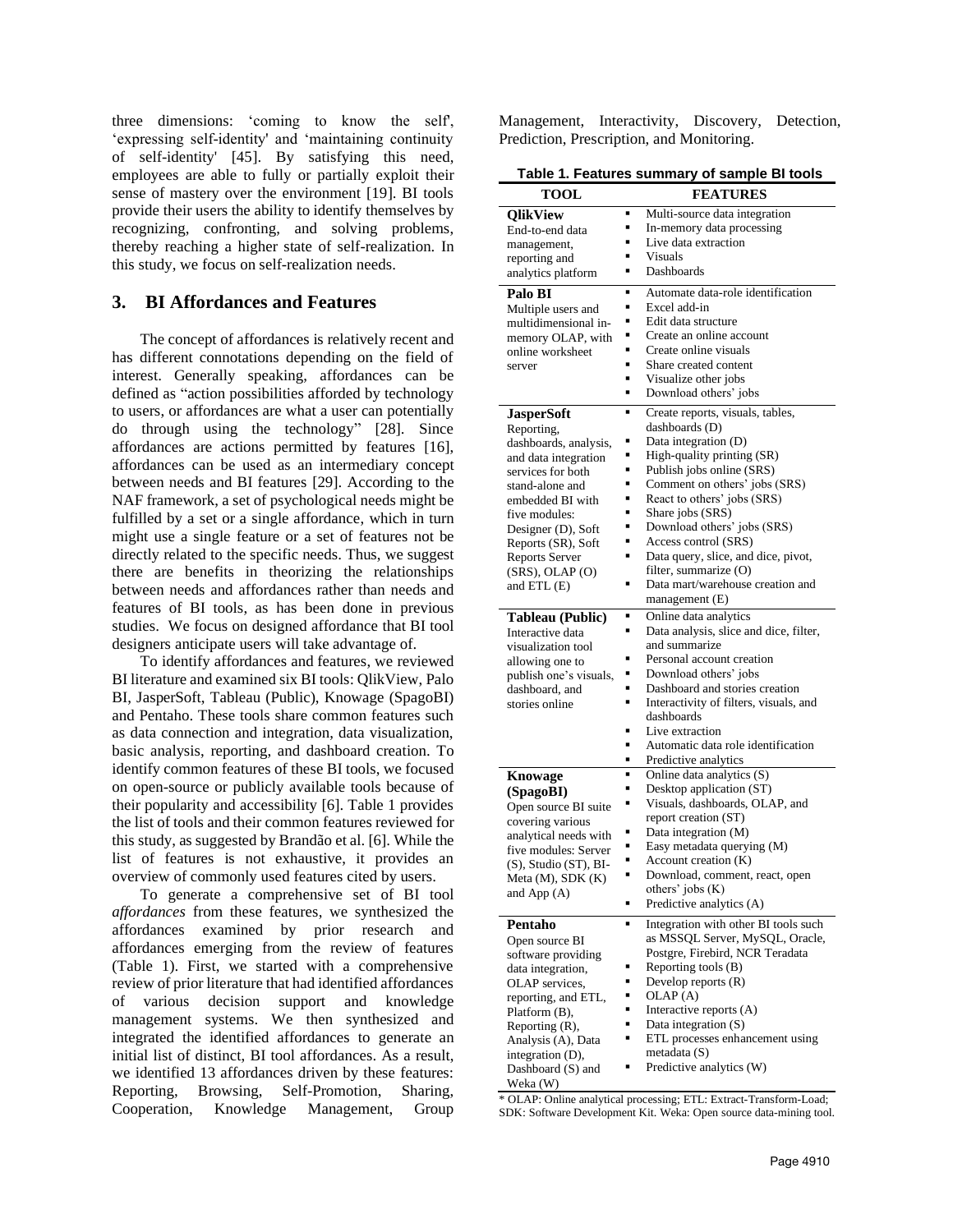To validate the legitimacy and inclusiveness of our identified affordances, we examined three new cases of BI tools, namely, IBM Cognos Analytics, Sisense, and Microsoft Power BI. We mapped the features of these tools to the affordances that we had identified to ensure our affordances collectively accounted for all the common features. Finally, we grouped the affordances into three categories based on their similarities in terms of users' goals: communication, collaboration, and creation affordances [1, 21]. The results of this process are summarized in three groups: *communication affordances*, *collaboration affordances*, and (knowledge) *creation affordances. (*Tables 2 – 4)

The first group, *creation affordances*, reflect knowledge creation possibilities that are self-sufficient and do not necessarily require others in order to be actualized. These affordances were traditionally associated with three types of analytics: descriptive, predictive and prescriptive. In this study we expanded this view in order to be more specific in terms of features enabling knowledge creation activities. This group includes the affordances of *Discovery, Detection, Prediction, Prescription,* and *Monitoring*.

#### **Table 2. BI tools' knowledge creation affordances**

#### **CREATION AFFORDANCES**

**Discovery**

Use BI tools to discover patterns related to, preferences, performance, etc. to inform decision-making [30, 53] **Example**

Tableau and Palo BI automatic data role identification; Tableau public joint between dataset; Palo BI converts data sets into multi-dimensional in-memory OLAP

#### **Events Detection**

The use of monitoring tools in combination with rule engines enables the user to identify meaningful events in a timely manner mainly for diagnostic analysis [53]

## **Example**

Qlik real-time alert emails allow users to be informed about critical events in a timely manner

#### **Prediction**

The use of BI tools to observe trends and make predictions [53, 54, 57]

#### **Examples**

Forecasting tools in Tableau, Spago BI, and Pentaho used to predict future trends

#### **Prescription**

The use of BI tools to ideate a new solution to specify a preferred course of action, improve future performance or avoid future errors

#### **Example**

Using Tableau cluster analysis to inform segmentation **Monitoring**

Tracking systems may allow gathering data and presenting data in real-time [5, 51, 53, 57]

## **Example**

Multisource data integration and online analytics available through Spago, JasperSoft, and Tableau used for a rapid pain-points identification

The second group, *collaboration affordances*, reflect action possibilities that are collaborative in nature and include the involvement of others—not necessarily cooperation but dynamic knowledge management. These affordances enable collaborative knowledge management and include *Cooperation*, *Knowledge Management*, *Group Management*, and *Interactivity* (e.g., of collaborative dashboards). Affordances in this group are mainly focused on the enablers of knowledge co-creation rather than knowledge exchange.

#### **Table 3. BI tools' collaboration affordances**

## **COLLABORATION AFFORDANCES**

#### **Cooperation**

Users can cooperate with each other in creating, analyzing, or editing content like dashboard [25] **Example**

Pentaho integration with MS Office 365, enabling live collaboration

#### **Knowledge management**

Users can manage, and disseminate knowledge to other users at different organizational levels [31, 39, 49] **Example**

Share dashboards, stories with the community for feedback on Tableau

#### **Group management**

Users can create and manage teams or interest groups to facilitate access to information, teamwork and collaboration [31]

#### **Example**

Jaspersoft SoftReports Server can be used to grant/deny access to database and analytics based on access policies

#### **Interactivity**

Users can create visuals, dashboards, and stories that can be altered, commented on or personalized by final users to facilitate collaboration [20, 26]

#### **Example**

Interactive filters on Tableau Public; drilling functions feature selection by Qlik; interactive reports creation on Pentaho Analysis module

The third group, *communication affordances,*  enable the goal-directed communication of intelligence or knowledge and include *Browsing*, *Reporting*, *Self-Promoting*, and *Sharing*. Unlike collaboration affordances, these affordances do not necessarily require reciprocity but do emphasize the social aspects of knowledge sharing [14, 36]. Communication affordances can contribute to the formation of socioprofessional communities of users (both online and offline) and ultimately facilitate the process of knowledge creation and collaboration using BI tools. However, actualizing these affordances such as browsing can be independent form actualizing creation or collaboration affordances such as collaborative knowledge creation.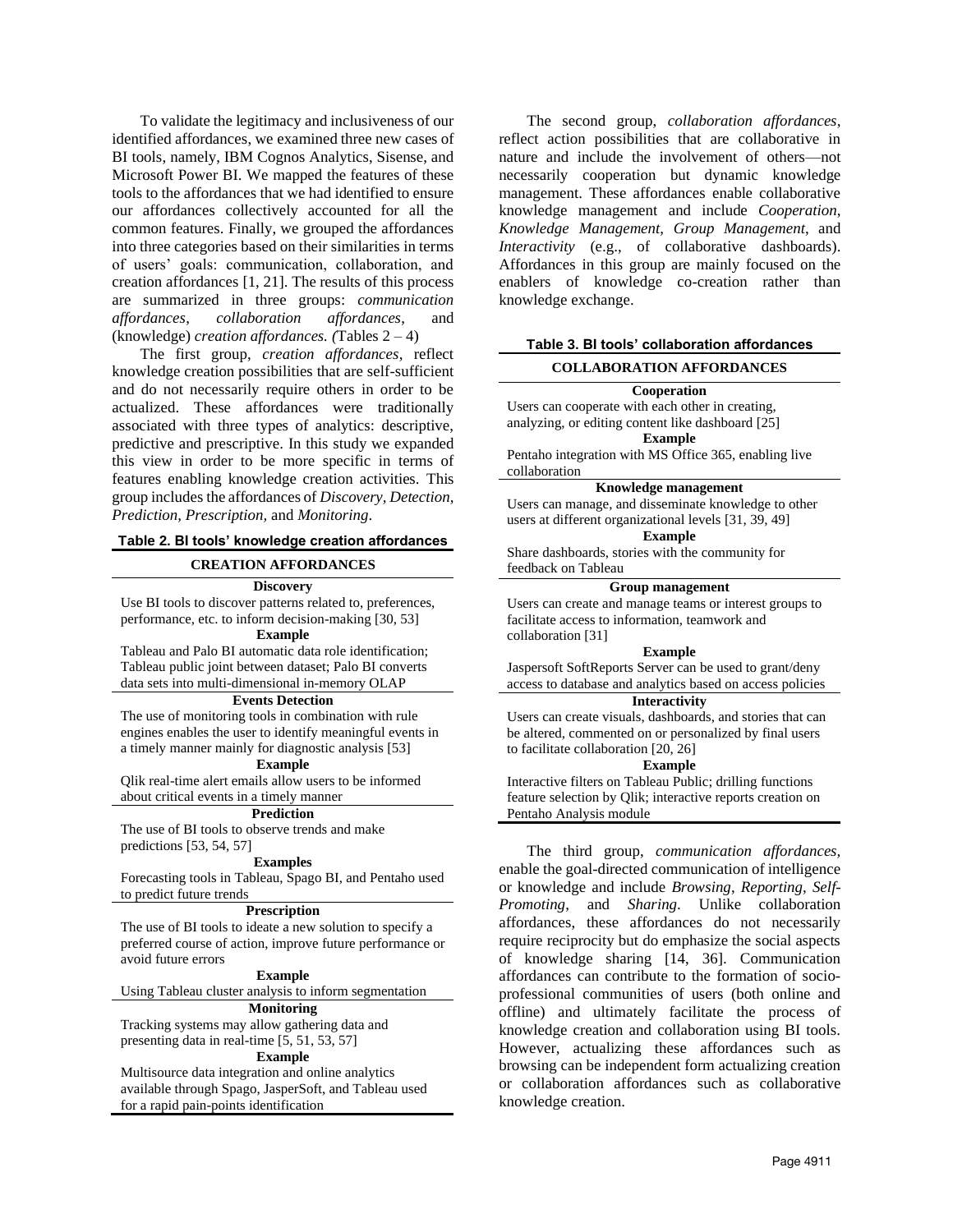## **Table 4. BI tools' communication affordances**

#### **COMMUNICATION AFFORDANCES**

#### **Reporting**

Users can directly communicate findings, comments, and results with teammates and interested parties [7, 35]

## **Example**

BI tools with online modules such as Tableau enable users to create content and share it on various forms and platforms (Websites, apps, reporting services)

### **Browsing**

User can browse BI content generated by others; create, receive and share alerts when contents of interest are updated [7, 29, 32]

#### **Example**

Watch others' contents on Palo Bi–Worksheet Server, where query, slice, and dice, combined with analytics functionality, allows information extraction

#### **Self-promotion**

Users can present information related to their BI activity or their results on the enterprise network [33, 41, 53] **Example**

Creating personal profiles using tools such as Tableau Public, Spago BI, Palo BI

#### **Sharing**

Users share new content to support problem-solving, improving performance, etc. [17, 18, 48]

**Example**

Pentaho users can postscripts directly on GitHub using in-app implementations to support other users

### **4. Propositions**

The objective of this study is to provide a thread that connects features of BI tools, their affordances, and the psychological needs that these affordances may satisfy and thus will motivate use of BI tools evidencing these affordances. We use this logic to develop five propositions explaining the relationships between five psychological needs and three groups of affordances. Our literature review provides supporting evidence to our theorization of how these three groups of affordances and five psychological needs–– *Autonomy, Relatedness, Competence, Having a Place,*  and *Self-Realization*––are related [14, 22, 24, 28, 36, 38]. Table 5 summarizes the results of our mapping process where each affordance can satisfy more than one psychological need. The final framework is presented in Figure 1.

#### **4.1. Need for Autonomy**

Autonomy can be considered as the capacity to make an informed, un-coerced decision [9]. If we assume that the decision-making process should be data-driven, then access to a tool to extract, clean, interpret, and share actionable knowledge is a necessity [8]. All BI tools studied provide such affordances enabled by a combination of features. For instance, *communication affordances* enable users to create and share interactive dashboards to convey their decision rationales and it involves using various features such as data modeling, visualization, reporting, and sharing. *Creation affordances* also enable BI users to make an informed decision through analytics or monitoring, therefore giving users more agency in controlling trends, decision-making and problem-solving*.* Similarly, *collaboration affordances* give BI users a voice through active participation in knowledge creation or dissemination which in turn actualize affordances such cooperation and knowledge management. Therefore, we posit:

*Proposition I: The need for autonomy in a business environment motivates the use of BI tools that afford creation, collaboration, and communication.*

## **Table 5. Mapping psychological needs to the BI affordances that satisfy these needs**

|                             | <b>NEEDS</b>         |        |             |        |                  |  |  |  |
|-----------------------------|----------------------|--------|-------------|--------|------------------|--|--|--|
| <b>AFFORDANCES</b>          |                      | utonom | Relatedness | Comper | ng a pla<br>Havr |  |  |  |
|                             | Reporting            |        |             |        |                  |  |  |  |
|                             | <b>Browsing</b>      |        |             |        |                  |  |  |  |
|                             | Self-Promotion       |        |             |        |                  |  |  |  |
|                             | Sharing              |        |             |        |                  |  |  |  |
| Collaboration Communication | Cooperation          |        |             |        |                  |  |  |  |
|                             | Knowledge Management |        |             |        |                  |  |  |  |
|                             | Group Management     |        |             |        |                  |  |  |  |
|                             | Interactivity        |        |             |        |                  |  |  |  |
| Creation                    | Discovery            |        |             |        |                  |  |  |  |
|                             | Detection            |        |             |        |                  |  |  |  |
|                             | Prediction           |        |             |        |                  |  |  |  |
|                             | Prescription         |        |             |        |                  |  |  |  |
|                             | Monitoring           |        |             |        |                  |  |  |  |

## **4.2. Need for Relatedness**

Social aspects of BI tools enabled by creating a profile and sharing across functional units can help fulfill users' need for relatedness. Modern BI tools such as Tableau and Power BI enable social-media-like actions such as self-presentation, presence signaling,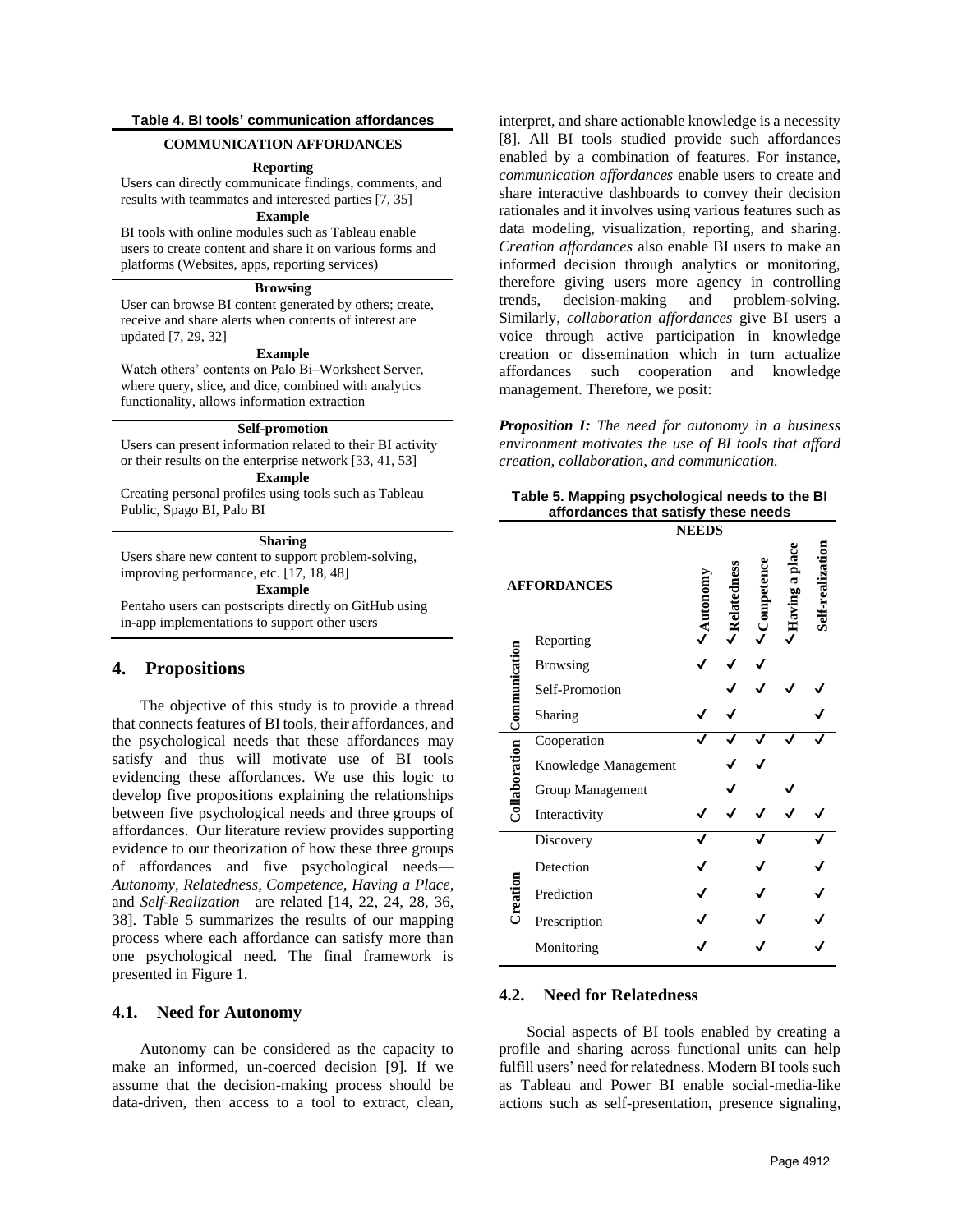relationship formation, group management, metavoicing, communication, and collaboration, which enable creating a broader connection between users [29]. Additionally, relatedness for BI users also refers to the need for support and collaboration among teams and team members [3]. Such needs can be fulfilled firstly by implementing a BI collaborative tool like Tableau online or other software suites with similar functionality––assuming that the business culture is fairly collaborative and competitive. Secondly, support relatedness by providing a reliable network of users and letting them know whether there are other users available to collaborate [23]. Thirdly, relatedness needs can be satisfied by reaching a broader audience and educating teams on how to join the communities/groups and contribute [27, 34]. Affordances like *collaboration* are enabled by different features, from online collaboration (e.g. Tableau) to integration features (e.g. Pentaho's integration with MS Office 365). Yet *communication affordance*s help users to fulfill the need for relatedness by allowing them to create personal profiles on online BI tool modules like Tableau Public, Spago BI, and Palo BI. Further, *communication affordances* can satisfy the need for the relatedness by sharing the results of work with a larger community of users. Therefore,

*Proposition II. The need for relatedness in a business environment motivates the use of BI tools that afford collaboration and communication.*



**Figure 1. The NAF framework contextualized from general model for BI tools and applications** [28]

## **4.3. Need for Competence**

Feeling competent entails having the necessary capability, knowledge, or skill to compete tasks successfully [29] [10]. Translated to the BI context, competence is the need that BI users have to be productive and achieve valued outcomes. Thus, BI users in need of competence seek affordances that allow them to expand knowledge, capabilities, and control. Competence is developed through *creation*, *collaboration* and *communication* as all three affordances, if actualized, offer opportunities to gain and sharpen a group of skills*.* For example, BI tools afford diagnostic analysis by offering features such as merging one or more data source, extracting relevant information, creating actionable knowledge. Likewise, through *communication* and *collaboration* affordances, BI users can weigh the access to certain information in

order to "control and alter an environment" in terms of knowledge creation, presentation and sharing [52]. Therefore:

*Proposition III. The need for competence in a business environment motivates the use of BI tools that afford creation, collaboration, and communication.*

#### **4.4. Need for having a place**

'Having a place' can be interpreted as the will to possess a portion of the environment for the sake of safety and control [44]. In the BI context, this need is directly related to the desire to create one's own environment to work and produce insights like data sandboxes for analysts. This need in a business environment can be fulfilled by allowing professional users to create, modify, and have the control of their own BI environment [29]. For example, through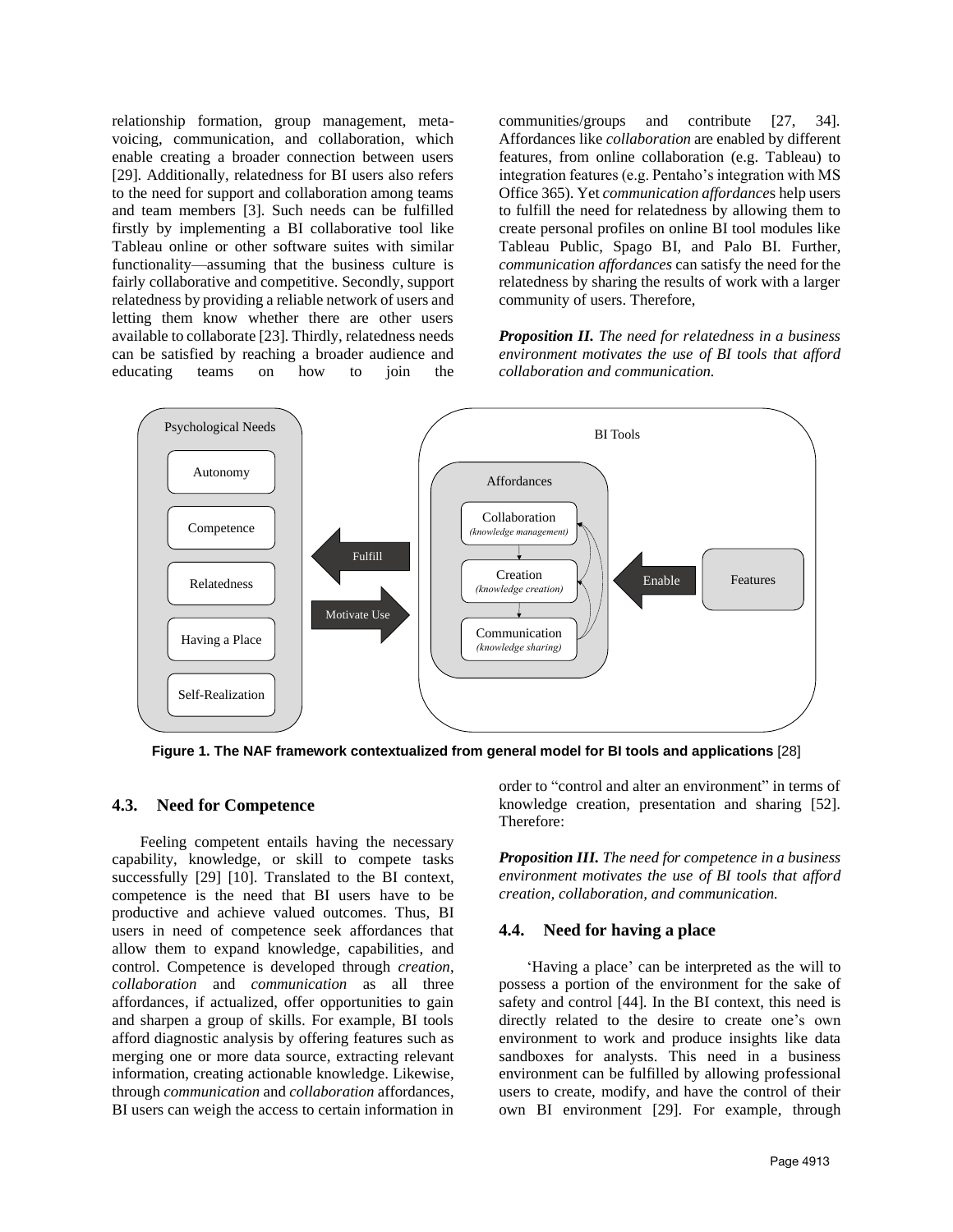*communication* affordances such as self-presentation, users can create their own personal space online where they can load their datasets, slice and dice, infer, create visuals and reports and test their creations. Moreover, having a place can also be satisfied by allowing users to interact and personalize their data work environment [43]. From this perspective, the "having a place" need can be satisfied through collaboration affordances such as interactivity that allows customizing analysis and dashboards created by others for personal use. Therefore,

*Proposition IV. The need for having a place in a business environment motivates the use of BI tools that afford collaboration and communication.*

## **4.5. Need for self-realization**

Finally, self-realization is defined as the will to exploit or actualize one's potential. According to Maksimenko and Serdiuk, self-realization entails personal readiness to manifest inclinations and capabilities, suggesting balanced and harmonious development of different aspects of a person with the application of adequate efforts to expand personal potential [37]. That is, self-realization is the transformation of opportunities or competencies into reality. In a business environment, this need can be fulfilled through *creation* and *collaboration affordances*. By adopting BI tools, users may be able to utilize data to expand their role and realize their potential in decision-making and problem-solving, either individually or collaboratively. *Communication affordances* similarly help BI users to satisfy their selfrealization needs by sharing their insight and achievements. Therefore,

*Proposition V. The need for self-realization in a business environment motivates the use of BI tools that afford creation, collaboration, and communication.* 

# **5. Conclusion and Future Studies**

The use of BI tools to facilitate knowledge creation, knowledge sharing, and knowledge management is growing. Yet, little is known about how and why these technologies may be utilized by employees across the organization when there is no operational mandate to use them. This merits further investigation since these tools not only empower employees to fulfil their performance goals (e.g. through data-driven decision making) but also give them a means to achieve their individual aspirations (e.g. recognition).

In this study, we specifically focused on psychological needs as the well-known predictor of self-regulated and voluntary actions [47]. We also used an affordance lens to understand the mutuality of employees' intentions and BI tool capabilities that provide the potential for a particular set of actions [15, 42]. We then used the NAF framework to develop a foundation to study the application of BI tools in relationship with psychological needs. Our study involves identifying the functional affordances of BI tools enabled by different features as well as the needs that these affordances fulfill. As a result, we posited five propositions that provide a theoretical foundation that future studies can leverage to explore and explain the use of various types of BI tools. For example, our findings suggest that affordances have complementary effects, and therefore, a specific combination of affordances may provide superior means to fulfill a psychological need. Similarly, a specific combination of features can also provide a specific affordance in a superior way. In this situation, BI users may select a combination of features that most directly fulfill the psychological need.

This study also provides insights into the underlying mechanism (affordances) by which BI features can satisfy psychological needs. Therefore, the results can help BI researchers and practitioners predict the psychological needs that motivate the use of a specific group of BI features. This offers insight into the design and evaluation of BI tools in a more systematic way. Therefore, BI tool developers can draw upon our results to provide guidelines for how to study users' psychological needs before developing new features. BI advocates can also employ the findings to better promote affordances of BI tools to facilitate adoption and improve applications.

By using an affordance lens to explore BI technology, we call for a shift in how BI tools are selected by organizations and how these tools are introduced to the employees. The affordance lens also allows the integration of BI technology with individual needs, and thus it provides a valuable foundation for BI training and support. Finally, by identifying how different knowledge mechanisms are enabled by different affordances, we offer a specific way forward to theorize how BI tools can be leveraged in knowledge creation, sharing and management.

Lastly, this preliminary study highlights the need to consider users' psychological needs (versus operational needs) to further create value from BI tools. For example, managers with sufficient understanding of users' (personal) needs might be able to motivate more frequent and in-depth use of BI tools in order to achieve strategic and operational goals. Our study could assist in the design of knowledge management procedures that rely on BI tools and outcomes in which particular uses (realized affordances) also satisfy individual professional's psychological needs. In this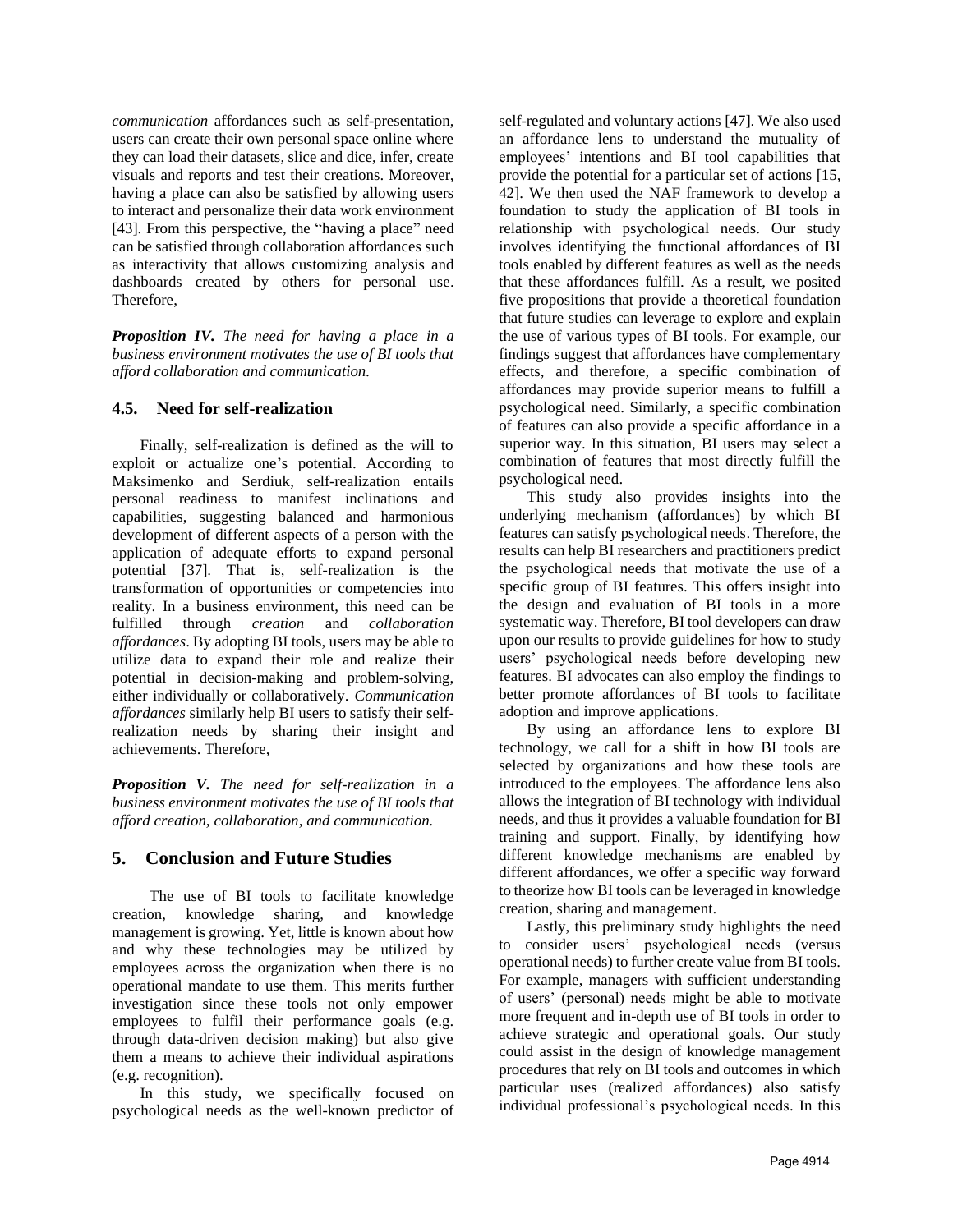way managers could better prioritize BI investments including training, implementing complementary BI capabilities and establishing new data-driven processes that encourage voluntary use of BI and related technologies.

BI researchers can leverage our propositions to design both qualitative and quantitative studies that help identify psychological needs, examine the relationships between needs and applications, and characterize the affordances of BI tools. The effects of different features, individually or collectively, on perceived affordances also merit further examination. Since our study was limited to publicly available BI tools, future studies can validate our findings by examining a different set of tools and contextualize the use of such tools to a specific environment.

## **6. References**

[1] Abhari, K., E.J. Davidson, and B. Xiao, "Co-Innovation Platform Affordances: Developing a Conceptual Model and Measurement Instrument", *Industrial Management & Data Systems 117*(5), 2017, pp. 873–895.

[2] Arnott, D., F. Lizama, and Y. Song, "Patterns of business intelligence systems use in organizations", *Decision Support Systems 97*, 2017, pp. 58–68.

[3] Arora, A., and A. Gambardella, "Complementarity and External Linkages: The Strategies of the Large Firms in Biotechnology", *The Journal of Industrial Economics 38*(4), 1990.

[4] Aura, T., "Assessment of Managerial Information Needs as a Basis for Business Intelligence Development", 2016.

[5] Berezina, K., A. Bilgihan, C. Cobanoglu, and F. Okumus, "Understanding Satisfied and Dissatisfied Hotel Customers: Text Mining of Online Hotel Reviews", *Journal of Hospitality Marketing & Management 25*(1), 2016, pp. 1–24.

[6] Brandão, A., E. Pereira, M. Esteves, "A benchmarking analysis of open-source business intelligence tools in healthcare environments", *Information (Switzerland) 7*, 2016.

[7] Davis, A., J. Murphy, D. Owens, D. Khazanchi, and I. Zigurs, "Avatars, people, and virtual worlds: Foundations for research in metaverses", *Journal of the Association of Information Systems 10*(2), 2018, pp. 90–117.

[8] Deci, E.L., and R. Flaste, *Why we do what we do: understanding self-motivation*, Infogain Publication, 1996.

[9] Deci, E.L., A.H. Olafsen, and R. Ryan, "Self-Determination Theory in Work Organizations: The State of a Science", *The Annual Review of Organizational Psychology and Organizational Behavior 4*(1), 2017, pp. 19–43.

[10] Deci, E.L., and R.M. Ryan, "A motivational approach to self: integration in personality.", *Nebraska Symposium on Motivation 38*, 1990, 237–288.

[11] Deci, E.L., and R.M. Ryan, "The 'what' and 'why' of goal pursuits: Human needs and the self-determination of behavior", *Psychological Inquiry 11*(4), 2000, pp. 227–268.

[12] Duan, Y., V.K. Ong, M. Xu, and B. Mathews,

"Supporting decision making process with 'ideal' software agents - What do business executives want?", *Expert Systems with Applications 39*(5), 2012, pp. 5534–5547.

[13] Dursun Delen, E.T.R.S., *Business intelligence and analytics: Systems for Decision Support*, Pearson, 2014.

[14] Ellison, N.B., J.L. Gibbs, and M.S. Weber, "The Use of Enterprise Social Network Sites for Knowledge Sharing in Distributed Organizations", *American Behavioral Scientist 59*(1), 2015, pp. 103–123.

[15] Faraj, S., and B. Azad, "The Materiality of Technology: An Affordance Perspective", In P.M. Leonardi, B.A. Nardi and J. Kallinikos, eds., *Materiality and Organizing: Social Interaction in a Technological World*. Oxford University Press, Oxford, 2012, 237–258.

[16] Fayard, A.L., and J. Weeks, "Affordances for Practice", *Information and Organization 24*(4), 2014, pp. 236–249.

[17] Frederiksen, A., "Competing on analytics: The new science of winning", *Total Quality Management & Business Excellence 20*(5), 2009, pp. 583–583.

[18] Furmankiewicz, J., M. Furmankiewicz, and P. Ziuziański, "Implementation of Business Intelligence Performance Dashboard for the Knowledge Management in Organization", *Zeszyty Naukowe Politechniki Śląskiej 1940*(1), 2015, pp. 43–60.

[19] Galderisi, S., A. Heinz, M. Kastrup, J. Beezhold, and N. Sartorius, "Toward a new definition of mental health", *World Psychiatry 14*, 2015, 231–233.

[20] Giraldo Marín, L.M., M.S. Tabares Betancur, and L. Joyanes Aguilar, "Interactivity Model 2.0: Social communication dynamics in organizational contexts", *Journal of Business Research 69*(11), 2016, pp. 4947–4952.

[21] Gloor, P.A., *Swarm creativity: competitive advantage through collaborative innovation networks*, Oxford University Press, New York, 2006.

[22] Glowalla, P., C. Rosenkranz, and A. Sunyaev, "Evolution of IT Use: A Case of Business Intelligence System Transition", *International Conference on Information Systems (ICIS 2014)*, (2014), 1–19.

[23] Goel, L., N. Johnson, I. Junglas, and B. Ives, "Predicting users' return to virtual worlds: A social perspective", *Information Systems Journal 23*(1), 2013, pp. 35–63.

[24] Gressgård, L.J.L., "Text-Based Collaborative Work and Innovation: Effects of Communication Media Affordances on Divergent and Convergent Thinking in Group-Based Problem-", *Journal of Information, Knowledge, and Management 7*, 2012.

[25] Harindranath, G., E.W.N. Bernroider, and S.H. Kamel, "Social Media and Social Transformation Movements: the Role of Affordances and Platforms", *Proceedings of the European Conference on Information Systems Paper 73*, 2015, pp. 1–13.

[26] Ichihara, A., and O. Nizam, "The use of business intelligence tools to analyze the influence of interactivity and interaction factors on the assessment of distance students' performance in virtual learning environments", *International Journal of Learning, Teaching and Educational Research 17*, 2018, 91–101.

[27] Jenkins-Guarnieri, M.A., S.L. Wright, and L.M.